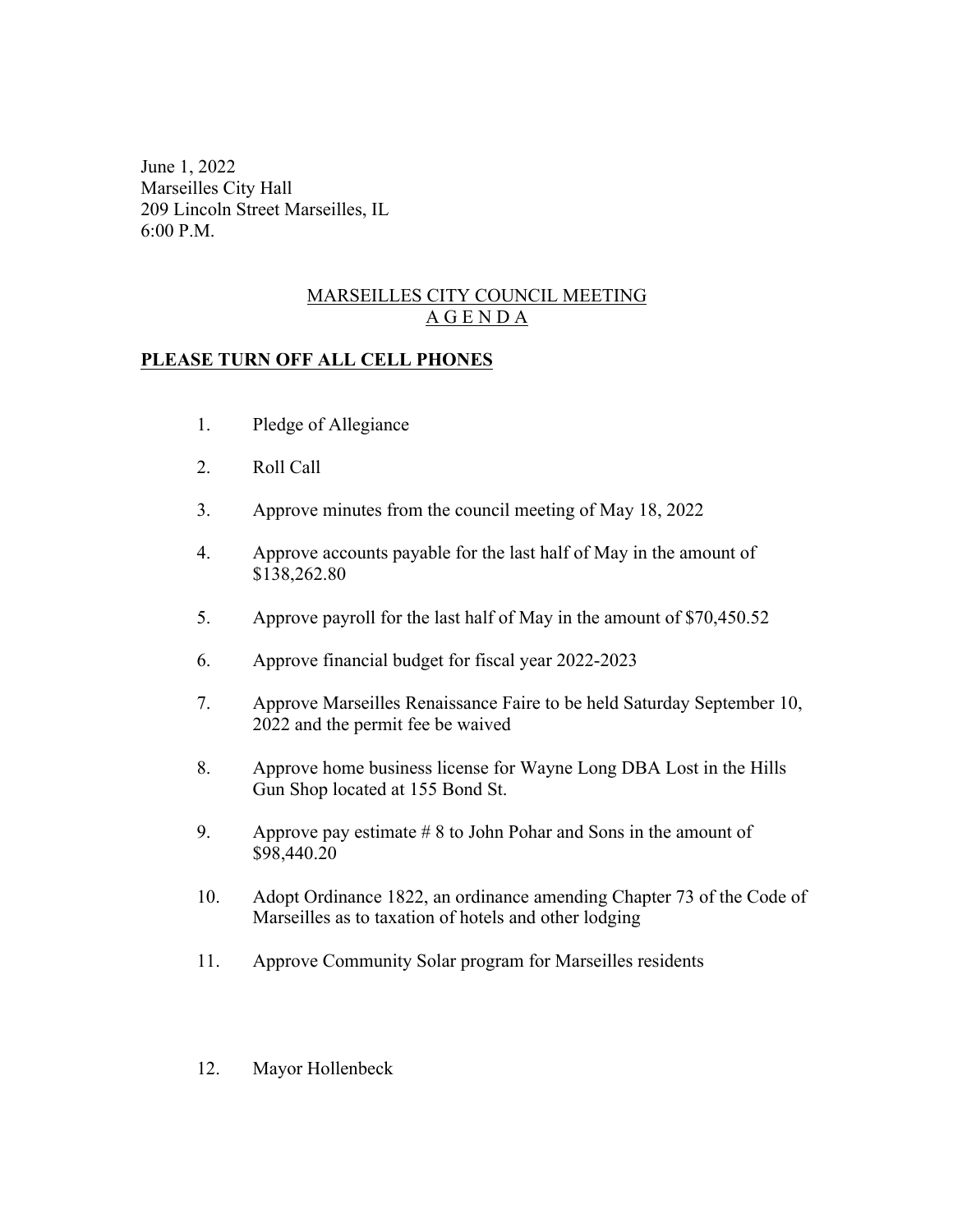| Commissioners | Kaminski      |
|---------------|---------------|
|               | Lewey         |
|               | Schaefer      |
|               | Buckingham    |
|               | City Attorney |
|               | City Engineer |

- 13. Any Marseilles citizen that would like to address the Council
- 14. Anyone who would like to address the Council

15. Adjourn

Posted: May 27, 2022

## § 30.20 PUBLIC PARTICIPATION.

 (A) *Compliance.* It shall be unlawful for any person to address or attempt to address any meeting of the City Council or other board or commission (governing body) of the city except when in compliance with the limitations as provided herein. Public participation shall be permitted as follows:

- (1) Public comment at the end of a scheduled meeting.
- (2) Agenda participation.
- (3) Public hearing.
- (4) Invited speakers.

 (B) *Requirements and limitations.* The speaker shall identify themselves before beginning their address. The speaker shall not direct threats or personal attacks at public official, other speakers, or any other member of the audience. The speaker should anticipate a time limitation on no more than five minutes in total, unless extended for a specified period of time by a majority vote of the governing body. The Mayor or person presiding over the meeting or a majority of the majority of officials present may impose reasonable limitations on